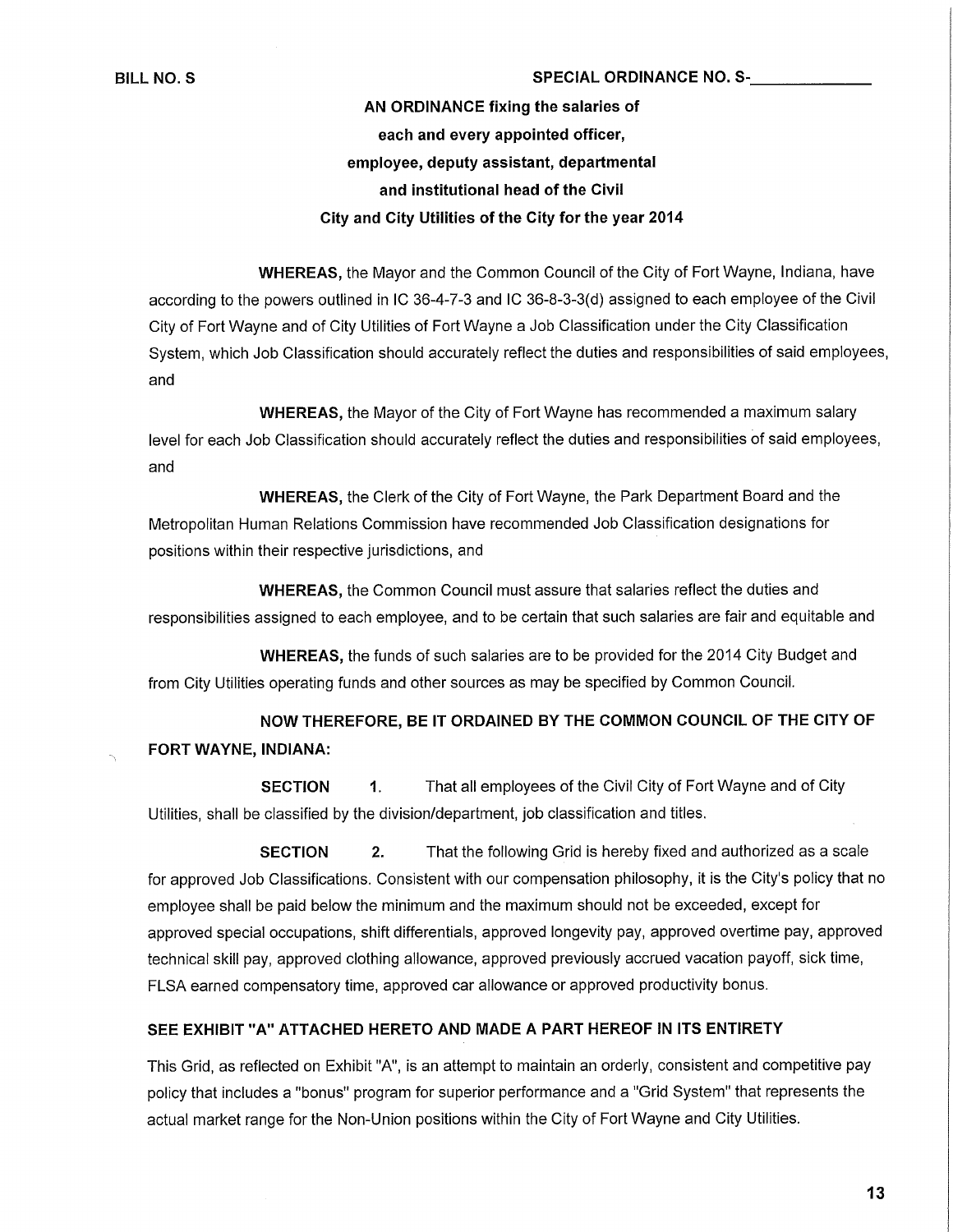**SECTION 3.** The following job classifications are a true and complete listing of all Civil City and City Utilities non-bargaining unit positions by division/department, job classification, and titles. It does not include those positions which are specified as part of a bargaining unit having a written economic agreement with the City of Fort Wayne or City Utilities.

| <b>DIVISION/DEPARTMENT</b><br><b>City Clerk</b> | <b>JOB CLASSIFICATION</b> | <b>TITLE</b>                             |
|-------------------------------------------------|---------------------------|------------------------------------------|
|                                                 | <b>COMOT</b>              | ADMINISTRATIVE ASSISTANT                 |
|                                                 | <b>PAT</b>                | ASSISTANT DEPUTY CLERK                   |
|                                                 | <b>PAT</b>                | <b>DEPUTY CLERK</b>                      |
|                                                 | <b>COMOT</b>              | <b>VIOLATIONS BUREAU SPECIALIST</b>      |
|                                                 | <b>COMOT</b>              | VIOLATIONS COURT ADMINISTRATOR           |
| Parking Control                                 |                           |                                          |
|                                                 | <b>PAT</b>                | <b>PARKING ENFORCEMENT SUPERVISOR</b>    |
|                                                 | <b>PAT</b>                | <b>VIOLATIONS BUREAU SUPERVISOR</b>      |
| <b>City Council</b>                             |                           |                                          |
|                                                 |                           |                                          |
|                                                 | <b>PAT</b>                | CITY COUNCIL ADMINISTRATOR               |
|                                                 | <b>UC</b>                 | <b>CITY COUNCIL ATTORNEY</b>             |
| <b>City Utilities</b>                           |                           |                                          |
|                                                 | <b>PAT</b>                | <b>ACCOUNTANT</b>                        |
|                                                 | <b>COMOT</b>              | ACCOUNTING CLERK                         |
|                                                 | <b>COMOT</b>              | ADMINISTRATIVE ASSISTANT                 |
|                                                 | EXE                       | ASSOCIATE CITY ATTORNEY                  |
|                                                 | <b>PAT</b>                | <b>ASSISTANT MANAGER</b>                 |
|                                                 | <b>COMOT</b>              | <b>ASSISTANT MANAGER</b>                 |
|                                                 | <b>PAT</b>                | ASSISTANT PROGRAM MANAGER                |
|                                                 | <b>PAT</b>                | <b>ASSISTANT SUPERINTENDENT</b>          |
|                                                 | <b>PAT</b>                | <b>CMMS ADMINISTRATOR</b>                |
|                                                 | <b>LTC</b>                | <b>CONSTRUCTION SUPERVISOR</b>           |
|                                                 | <b>PAT</b>                | <b>CUSTOMER RELATIONS MANAGER</b>        |
|                                                 | <b>COMOT</b>              | <b>CUSTOMER RELATIONS REPRESENTATIVE</b> |
|                                                 | SO.                       | DEPUTY DIRECTOR                          |
|                                                 | <b>PAT</b>                | DIRECTOR OF FINANCE                      |
|                                                 | <b>EXE</b>                | DIRECTOR OF CITY UTILITIES               |
|                                                 | <b>PAT</b>                | <b>ENGINEERING ASSOCIATE</b>             |
|                                                 | <b>SO</b>                 | ENGINEERING PROGRAM MANAGER              |
|                                                 | <b>SO</b>                 | <b>ENGINEER</b>                          |
|                                                 | PAT                       | <b>HANSEN ADMINISTRATOR</b>              |
|                                                 | COMOT                     | INTERN/SEASONAL                          |
|                                                 | <b>LTC</b>                | <b>INTERN/SEASONAL</b>                   |
|                                                 | <b>PAT</b>                | <b>MANAGER</b>                           |
|                                                 | SO.                       | <b>MANAGER OF ENGINEERING</b>            |
|                                                 | <b>PAT</b>                | <b>PROGRAM MANAGER</b>                   |
|                                                 | <b>PAT</b>                | PUBLIC INFORMATION OFFICER               |
|                                                 | <b>EXE</b>                | SUPERINTENDENT                           |
|                                                 | <b>PAT</b>                | <b>SUPERVISOR</b>                        |
|                                                 | <b>LTC</b>                | <b>SUPERVISOR</b>                        |
|                                                 | <b>PAT</b>                | UTILITY SERVICES MANAGER                 |
| <b>Community Development</b>                    |                           |                                          |
|                                                 | <b>PAT</b>                |                                          |
|                                                 |                           | <b>ACCOUNTANT</b>                        |
|                                                 | <b>COMOT</b>              | ADMINISTRATIVE ASSISTANT                 |
|                                                 | <b>PAT</b>                | <b>CD ADMINISTRATOR</b>                  |
|                                                 | <b>PAT</b>                | <b>CD MANAGER</b>                        |
|                                                 | <b>PAT</b>                | <b>CD SPECIALIST</b>                     |
|                                                 | <b>EXE</b>                | <b>DEPUTY DIRECTOR</b>                   |
|                                                 | <b>EXE</b>                | DIRECTOR OF COMMUNITY DEVELOPMENT        |
|                                                 | <b>PAT</b>                | <b>DIRECTOR OF FINANCE</b>               |
|                                                 | POLE                      | <b>FIELD SUPERVISOR</b>                  |
|                                                 | <b>COMOT</b>              | INTERN/SEASONAL                          |
|                                                 | <b>PAT</b>                | OFFICE SUPERVISOR                        |
|                                                 | COMOT                     | <b>WEED PROGRAM INSPECTOR</b>            |
| <b>Finance and Administration</b>               |                           |                                          |
|                                                 | <b>PAT</b>                | <b>ACCOUNTANT</b>                        |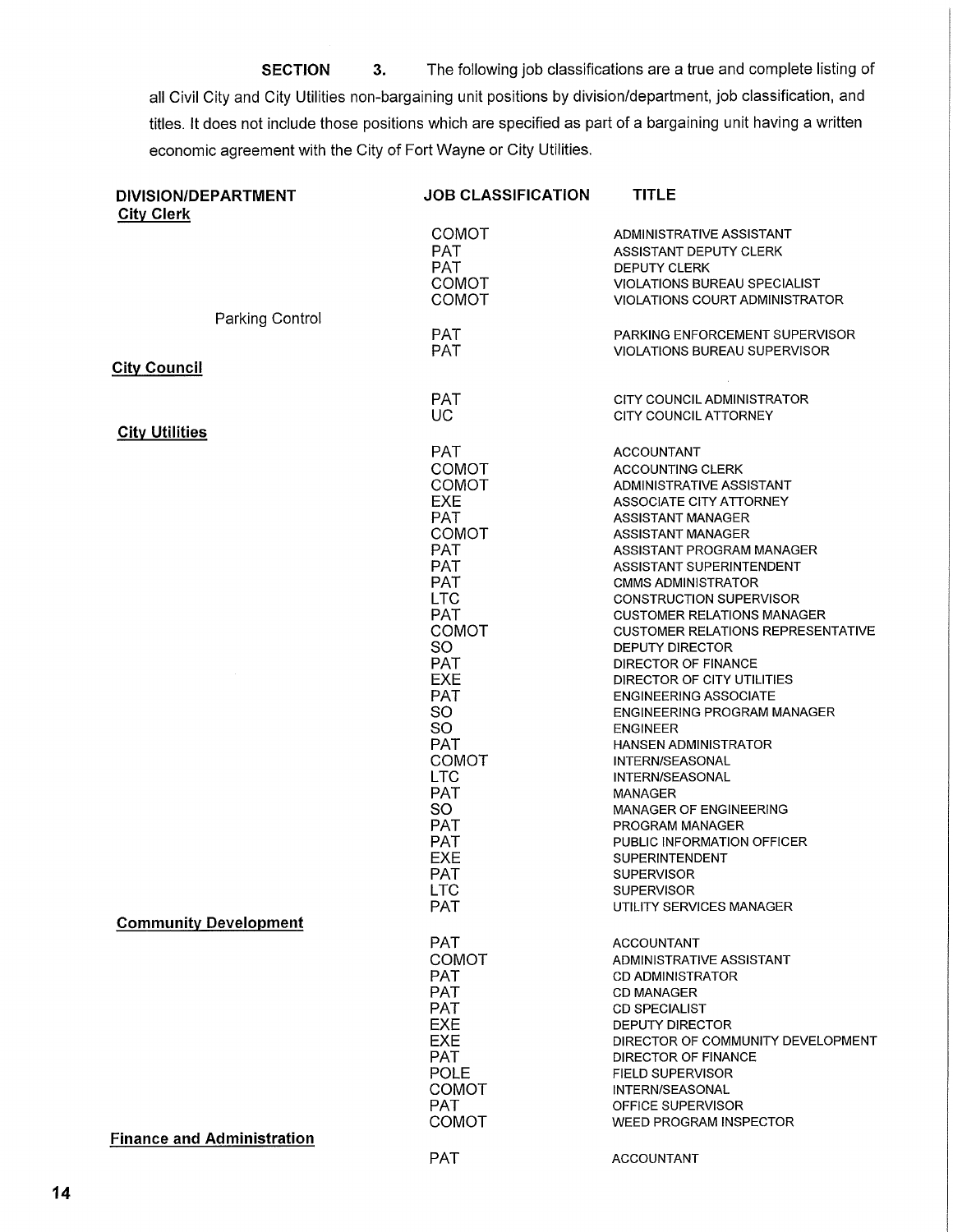|                                         | <b>COMOT</b><br><b>COMOT</b><br>EXE | <b>ACCOUNTING CLERK</b><br>ADMINISTRATIVE ASSISTANT<br>CHIEF INFORMATION OFFICER |
|-----------------------------------------|-------------------------------------|----------------------------------------------------------------------------------|
|                                         | <b>EXE</b>                          | <b>CITY CONTROLLER</b>                                                           |
|                                         | <b>PAT</b>                          | <b>COMPLIANCE ADMINISTRATOR</b>                                                  |
|                                         | <b>COMOT</b>                        | <b>COMPLIANCE INVESTIGATOR</b>                                                   |
|                                         | <b>PAT</b><br><b>EXE</b>            | <b>COMPLIANCE OFFICER</b><br><b>DEPUTY CONTROLLER</b>                            |
|                                         | <b>PAT</b>                          | <b>DEPUTY DIRECTOR</b>                                                           |
|                                         | <b>PAT</b>                          | DIRECTOR OF PURCHASING SERVICES                                                  |
|                                         | <b>COMOT</b>                        | <b>INTERN/SEASONAL</b>                                                           |
|                                         | <b>PAT</b><br><b>PAT</b>            | PAYROLL COORDINATOR<br>PAYROLL MANAGER                                           |
|                                         | <b>PAT</b>                          | PAYROLL PRACTITIONER                                                             |
|                                         | <b>PAT</b>                          | <b>PROPERTY MANAGER</b>                                                          |
|                                         | <b>PAT</b>                          | PURCHASING SUPERVISOR                                                            |
|                                         | <b>PAT</b><br><b>COMOT</b>          | SENIOR ACCOUNTANT/ANALYST<br><b>SENIOR BUYER</b>                                 |
| <b>Benefits</b>                         |                                     |                                                                                  |
|                                         | <b>PAT</b>                          | BENEFITS & COMMUNICATIONS MANAGER                                                |
|                                         | <b>PAT</b>                          | <b>BENEFITS &amp; WELLNESS COORDINATOR</b>                                       |
|                                         | <b>COMOT</b>                        | INTERN/SEASONAL                                                                  |
| <b>Risk Management</b>                  |                                     |                                                                                  |
|                                         | <b>COMOT</b>                        | ADMINISTRATIVE ASSISTANT                                                         |
|                                         | <b>PAT</b><br><b>PAT</b>            | DIRECTOR OF RISK MANAGEMENT<br>RISK MANAGEMENT SPECIALIST                        |
|                                         | <b>PAT</b>                          | SAFETY CLAIMS/INVESTIGATOR                                                       |
| <b>Mayor's Office</b>                   |                                     |                                                                                  |
|                                         | <b>COMOT</b>                        | ADMINISTRATIVE ASSISTANT                                                         |
|                                         | <b>PAT</b>                          | CITIZEN SERVICES SPECIALIST                                                      |
|                                         | <b>PAT</b><br><b>PAT</b>            | CITIZEN SERVICES SUPERVISOR<br><b>COMMUNITY LIAISON</b>                          |
|                                         | <b>PAT</b>                          | DIRECTOR OF CITIZEN SERVICES                                                     |
|                                         | <b>EXE</b>                          | DIRECTOR OF HUMAN RESOURCES                                                      |
|                                         | PAT                                 | DIRECTOR OF PUBLIC INFORMATION                                                   |
|                                         | <b>EXE</b><br><b>COMOT</b>          | <b>DEPUTY MAYOR</b><br><b>EXECUTIVE ASSISTANT</b>                                |
|                                         | <b>PAT</b>                          | <b>HR GENERALIST</b>                                                             |
|                                         | <b>COMOT</b>                        | <b>HR SPECIALIST</b>                                                             |
|                                         | <b>COMOT</b>                        | INTERN/SEASONAL                                                                  |
|                                         | <b>PAT</b><br>PAT                   | <b>LABOR RELATIONS MANAGER</b><br><b>LEGISLATIVE &amp; BUSINESS LIAISON</b>      |
|                                         | <b>PAT</b>                          | <b>MANAGER</b>                                                                   |
|                                         | <b>PAT</b>                          | PUBLIC INFORMATION OFFICER                                                       |
| <b>Law Department</b>                   |                                     |                                                                                  |
|                                         | <b>COMOT</b>                        | ADMINISTRATIVE ASSISTANT                                                         |
|                                         | EXE.<br>$\sim$<br><b>EXE</b>        | ASSOCIATE CITY ATTORNEY<br>CITY ATTORNEY                                         |
| <b>Internal Audit</b>                   |                                     |                                                                                  |
|                                         | EXE                                 | DIRECTOR OF INTERNAL AUDIT                                                       |
|                                         | <b>PAT</b>                          | <b>STAFF AUDITOR</b>                                                             |
| <b>Metro Human Relations Commission</b> |                                     |                                                                                  |
|                                         | <b>COMOT</b>                        | ADMINISTRATIVE ASSISTANT                                                         |
|                                         | <b>EXE</b><br><b>COMOT</b>          | <b>EXECUTIVE DIRECTOR</b><br><b>INTERN/SEASONAL</b>                              |
|                                         | <b>COMOT</b>                        | <b>INVESTIGATOR</b>                                                              |
|                                         | <b>PAT</b>                          | <b>LEAD INVESTIGATOR</b>                                                         |
|                                         | <b>PAT</b>                          | <b>STAFF COUNSEL</b>                                                             |
| <b>Parks and Recreation</b>             |                                     |                                                                                  |
|                                         | <b>COMOT</b><br><b>LTC</b>          | ADMINISTRATIVE ASSISTANT<br>ASSISTANT GOLF SUPERINTENDENT                        |
|                                         | <b>PAT</b>                          | <b>ASSISTANT SUPERVISOR</b>                                                      |
|                                         | <b>EXE</b>                          | DEPUTY DIRECTOR                                                                  |
|                                         | <b>EXE</b>                          | <b>DIRECTOR OF PARKS</b>                                                         |
|                                         | <b>UC</b>                           | GOLF COURSE PRO/MANAGER                                                          |

 $\sim$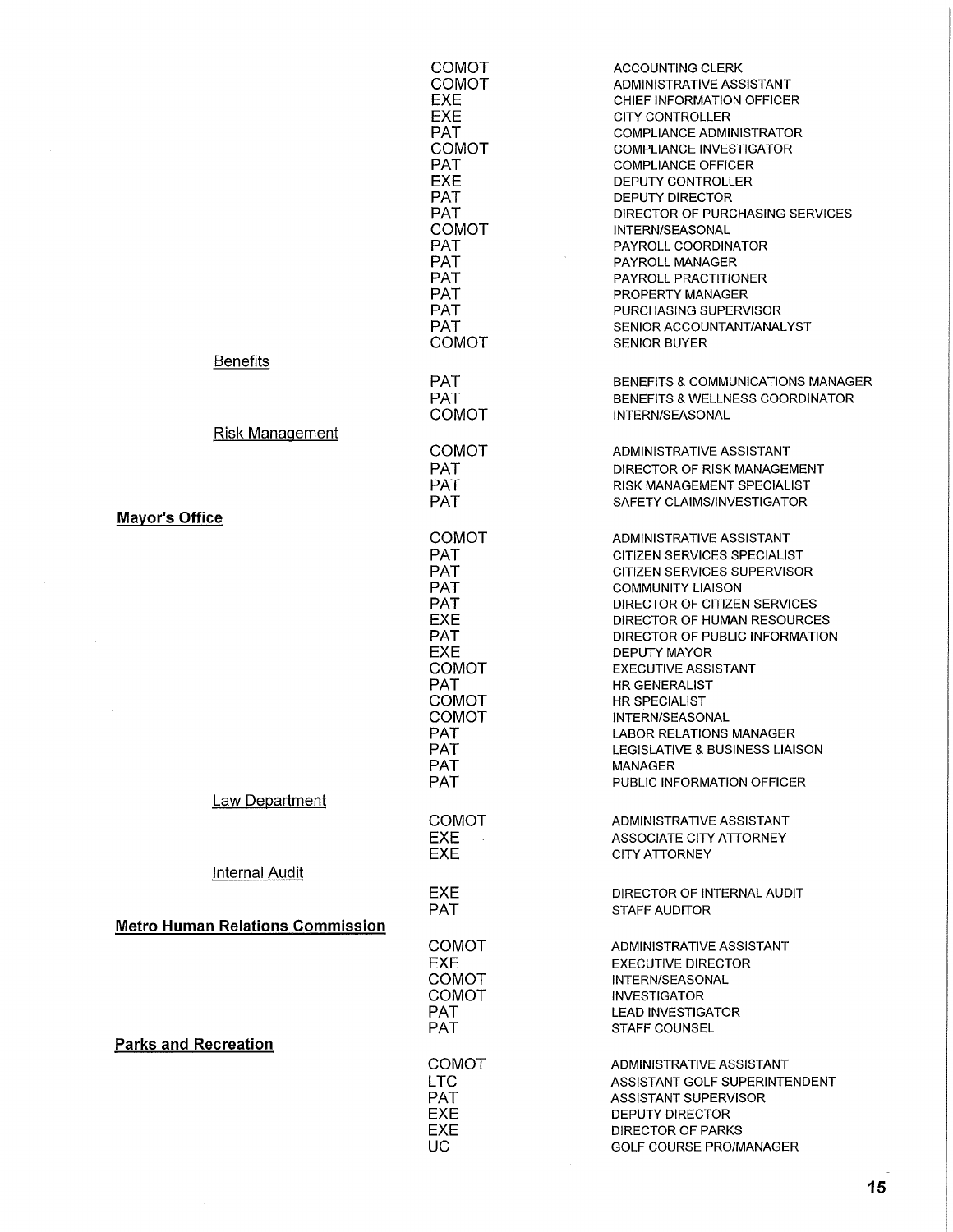| <b>PAT</b>                 | GOLF GREEN SUPERINTENDENT                                     |
|----------------------------|---------------------------------------------------------------|
| <b>PAT</b>                 | LANDSCAPE ARCHITECT                                           |
| <b>PAT</b>                 | MANAGER                                                       |
| <b>PAT</b>                 | OUTDOOR RECREATION COORDINATOR                                |
| <b>PAT</b>                 | PROGRAM FACILITY COORDINATOR                                  |
| <b>PAT</b><br><b>PAT</b>   | PROJECT MANAGEMENT TECHNICIAN<br>PUBLIC INFORMATION OFFICER   |
| PAT                        | <b>SUPERINTENDENT</b>                                         |
| <b>PAT</b>                 | <b>SUPERVISOR</b>                                             |
| <b>LTC</b>                 | <b>SUPERVISOR</b>                                             |
| COMOT                      | <b>AQUATIC CENTER MANAGER</b>                                 |
| COMOT                      | <b>AQUATIC SUPERVISOR</b>                                     |
| COMOT                      | ASSISTANT GOLF PRO MANAGER                                    |
| <b>COMOT</b>               | BASKETBALL PROGRAM COORDINATOR                                |
| COMOT                      | <b>BASKETBALL SITE SUPERVISOR</b>                             |
| <b>COMOT</b>               | <b>BASKETBALL STAFF</b>                                       |
| PAT.                       | <b>CAMP ASSISTANT SUPERVISOR</b>                              |
| <b>LTC</b>                 | <b>CAMP COUNSELORS</b>                                        |
| <b>PAT</b>                 | <b>CAMP SUPERVISOR</b>                                        |
| COMOT<br><b>LTC</b>        | <b>CLERICAL</b><br>GOLF ASSISTANT GREEN SUPERINTENDENT        |
| COMOT                      | <b>GOLF CASHIER/STARTER</b>                                   |
| <b>LTC</b>                 | <b>GOLF COURSE MAINTENANCE</b>                                |
| COMOT                      | <b>HURSHTOWN ATTENDANT</b>                                    |
| COMOT                      | <b>HURSHTOWN SUPERVISOR</b>                                   |
| COMOT                      | <b>INTERN/SEASONAL</b>                                        |
| LTC                        | <b>LIFEGUARD</b>                                              |
| <b>COMOT</b>               | LIFETIME SPORTS ACADEMY COORDINATOR                           |
| <b>LTC</b>                 | <b>LINDENWOOD STAFF</b>                                       |
| <b>LTC</b>                 | MAINTENANCE - UTILITY SECURITY PERSON                         |
| <b>LTC</b><br><b>LTC</b>   | MAINTENANCE - SEASONAL<br><b>NATURALIST</b>                   |
| COMOT                      | PLAYGROUND LEADER                                             |
| COMOT                      | <b>PLAYGROUND STAFF</b>                                       |
| <b>PAT</b>                 | PLAYGROUND SUPERVISOR                                         |
| COMOT                      | POOL STAFF (NON-CERTIFIED)                                    |
| COMOT                      | POOL-HEAD LIFEGUARD                                           |
| <b>COMOT</b>               | PRESCHOOL/YOUTH SPORTS COORDINATOR                            |
| COMOT                      | PRESCHOOL/YOUTH STAFF                                         |
| COMOT                      | PROJECT MANAGEMENT TECHNICIAN                                 |
| COMOT                      | <b>RECREATION CENTER LEADER</b>                               |
| COMOT<br>COMOT             | <b>RECREATION LEADER</b><br><b>RECREATION SITE SUPERVISOR</b> |
| COMOT                      | RECREATION SPECIALIST                                         |
| COMOT                      | SPECIAL EVENTS COORDINATOR                                    |
| <b>LTC</b>                 | <b>TENNIS INSTRUCTOR</b>                                      |
| <b>LTC</b>                 | TENNIS PROGRAM COORDINATOR                                    |
| <b>PAT</b>                 | <b>THEATRE MANAGER</b>                                        |
| <b>LTC</b>                 | THEATRE ASSISTANT MANAGER                                     |
| <b>LTC</b>                 | THEATRE ATTENDANT                                             |
| <b>LTC</b>                 | THEATRE TECHNICIAN                                            |
| COMOT                      | <b>WEEKEND/EVENING</b>                                        |
|                            | RECEPTIONIST/HOST(ESS)                                        |
|                            |                                                               |
| PAT.<br><b>COMOT</b>       | <b>ACCOUNTANT</b><br>ADMINISTRATIVE ASSISTANT                 |
| <b>PAT</b>                 | <b>BOARD OF PUBLIC WORKS MANAGER</b>                          |
| COMOT                      | <b>CLERK TO BOARD</b>                                         |
| EXE                        | DIRECTOR OF PUBLIC WORKS                                      |
| <b>PAT</b>                 | DIRECTOR OF TRANSPORTATION                                    |
|                            | ADMINISTRATION SUPPORT                                        |
| PAT                        | FLOOD CONTROL MANAGER                                         |
| <b>PAT</b>                 | <b>FLOOD MAINTENANCE MANAGER</b>                              |
| PAT ·                      | <b>GREENWAYS MANAGER</b>                                      |
| <b>LTC</b>                 | INTERN/SEASONAL                                               |
| <b>COMOT</b><br><b>LTC</b> | <b>INTERN/SEASONAL</b><br><b>LIGHTING DIVISION SEASONAL</b>   |
| <b>LTC</b>                 | <b>LIGHTING FOREMAN</b>                                       |
|                            |                                                               |

 $\sim 10^6$ 

 $\sim$ 

**Publi c Works** 

 $\sim 10^{-1}$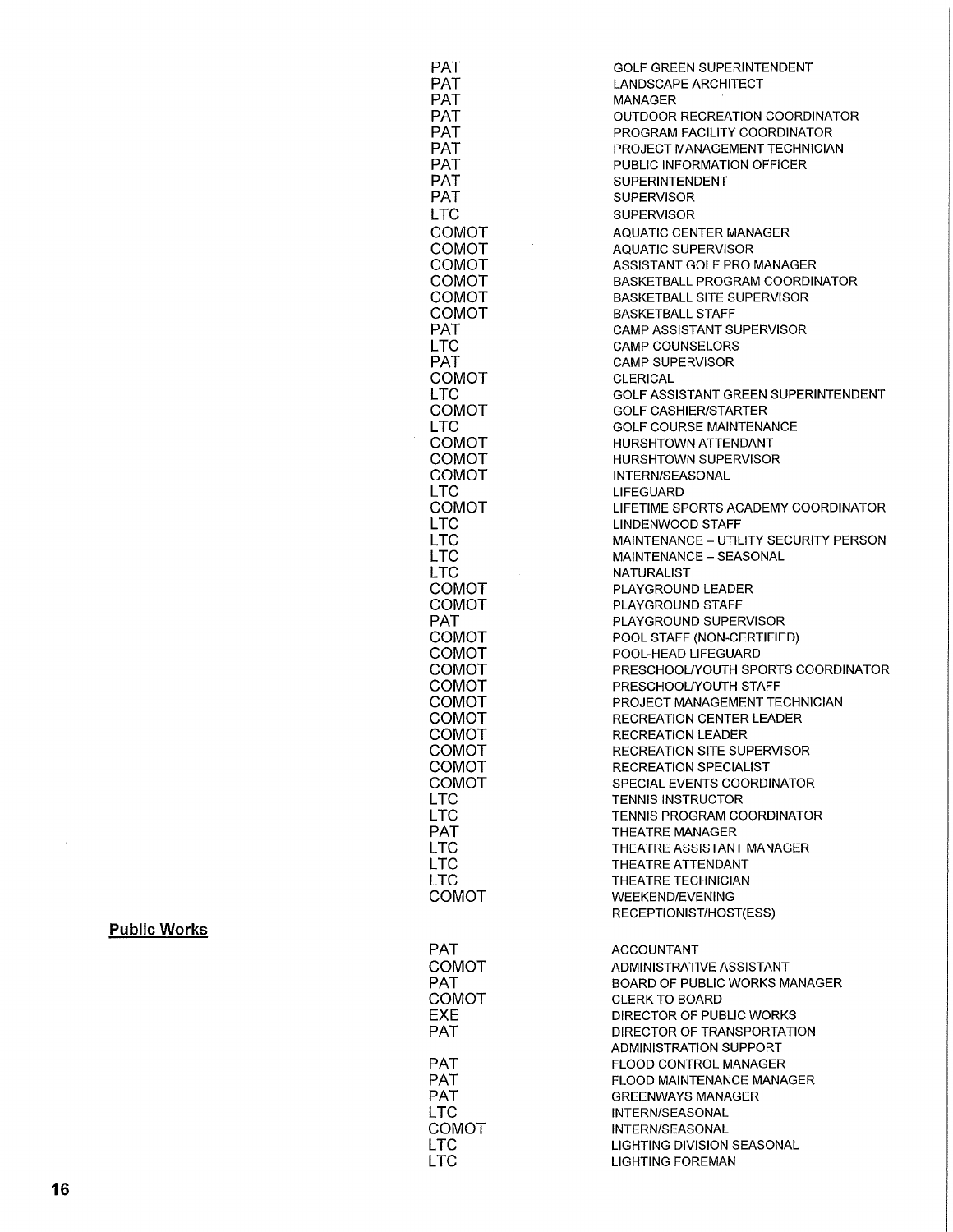|                                                       | PAT<br>COMOT | <b>MANAGER</b><br>PUBLIC WORKS MANAGER |
|-------------------------------------------------------|--------------|----------------------------------------|
|                                                       | <b>PAT</b>   | PROGRAM MANAGER                        |
|                                                       | LTC.         | SUPERVISOR STREET LIGHT WAREHOUSE      |
| <b>Fleet Management</b>                               |              |                                        |
|                                                       | COMOT        | ADMINISTRATIVE ASSISTANT               |
|                                                       | <b>PAT</b>   | DIRECTOR OF FLEET MANAGEMENT           |
|                                                       | <b>PAT</b>   | FLEET SYSTEM ANALYST                   |
| <b>Street Department</b>                              |              |                                        |
|                                                       | COMOT        | ADMINISTRATIVE ASSISTANT               |
|                                                       | LTC.         | ASSISTANT STREET COMMISSIONER          |
|                                                       | <b>EXE</b>   | <b>STREET COMMISSIONER</b>             |
|                                                       | <b>LTC</b>   | <b>GENERAL FOREMAN</b>                 |
|                                                       | <b>LTC</b>   | <b>LEAF PICK-UP LABORER</b>            |
| Street Project Management; Transportation Engineering |              |                                        |
|                                                       | PAT          | ASSISTANT CITY ENGINEER                |
|                                                       | EXE          | <b>CITY ENGINEER</b>                   |
|                                                       | <b>PAT</b>   | <b>MANAGER</b>                         |
| <b>Traffic Engineering</b>                            |              |                                        |
|                                                       | COMOT        | ADMINISTRATIVE ASSISTANT               |
|                                                       | <b>PAT</b>   | ASSISTANT TRAFFIC ENGINEER             |
|                                                       | COMOT        | <b>CLERICAL</b>                        |
|                                                       | <b>PAT</b>   | DIRECTOR TRAFFIC OPERATIONS            |
|                                                       | <b>LTC</b>   | <b>INTERN/SEASONAL</b>                 |
|                                                       | <b>LTC</b>   | SIGN & MARKING FOREMAN                 |
|                                                       | <b>LTC</b>   | SIGN & MARKING SUPERVISOR              |
|                                                       | <b>LTC</b>   | <b>SIGN DIVISION SEASONAL</b>          |
|                                                       | <b>LTC</b>   | SIGNAL DIVISION SEASONAL               |
|                                                       | <b>LTC</b>   | <b>SIGNAL FOREMAN</b>                  |
|                                                       | <b>PAT</b>   | <b>TRAFFIC ENGINEER</b>                |
|                                                       | <b>LTC</b>   | <b>TRAFFIC OPERATIONS SUPERVISOR</b>   |

**SECTION.** 4. Pursuant to State Statute economic conditions must be approved by the Common Council. Such economic conditions include, but are not limited to, base pay and monetary fringe benefits. These matters will be negotiated by and between the City and the appropriate bargaining unit for the year 2014. Upon conclusion of such negotiations the appropriate Ordinances shall be submitted to the Common Council for approval.

**SECTION** 5. In addition to the compensation for positions listed herein the City shall contribute 3% of employees' salary to the Public Employees Retirement Fund (PERF).

**SECTION 6.** That, in addition to the compensation provided for herein: The City of Fort Wayne Law Department shall receive not more than \$6,500 for services performed in connection with the operations of the municipally owned utilities pursuant to I.C. 36-4-7-4 which additional compensation shall be paid from the revenues of the appropriate utility or function. The City of Fort Wayne Law Department shall also receive an additional sum not to exceed \$13,000 for services provided in connection with the City Self-Insurance Program involving matters not in litigation.

Any and all payments to be made hereunder for extraordinary services shall be subject to the final approval by the City Controller. Nothing in this agreement shall prevent the use of other attorneys or firms to perform extraordinary services, subject, however, to the provisions of I.C. 36-4-9-12.

**SECTION** 7. From and after the first day of January, 2014 all appointed officers, employees, deputies, assistants, departmental and institutional heads of the Civil City and City Utilities will be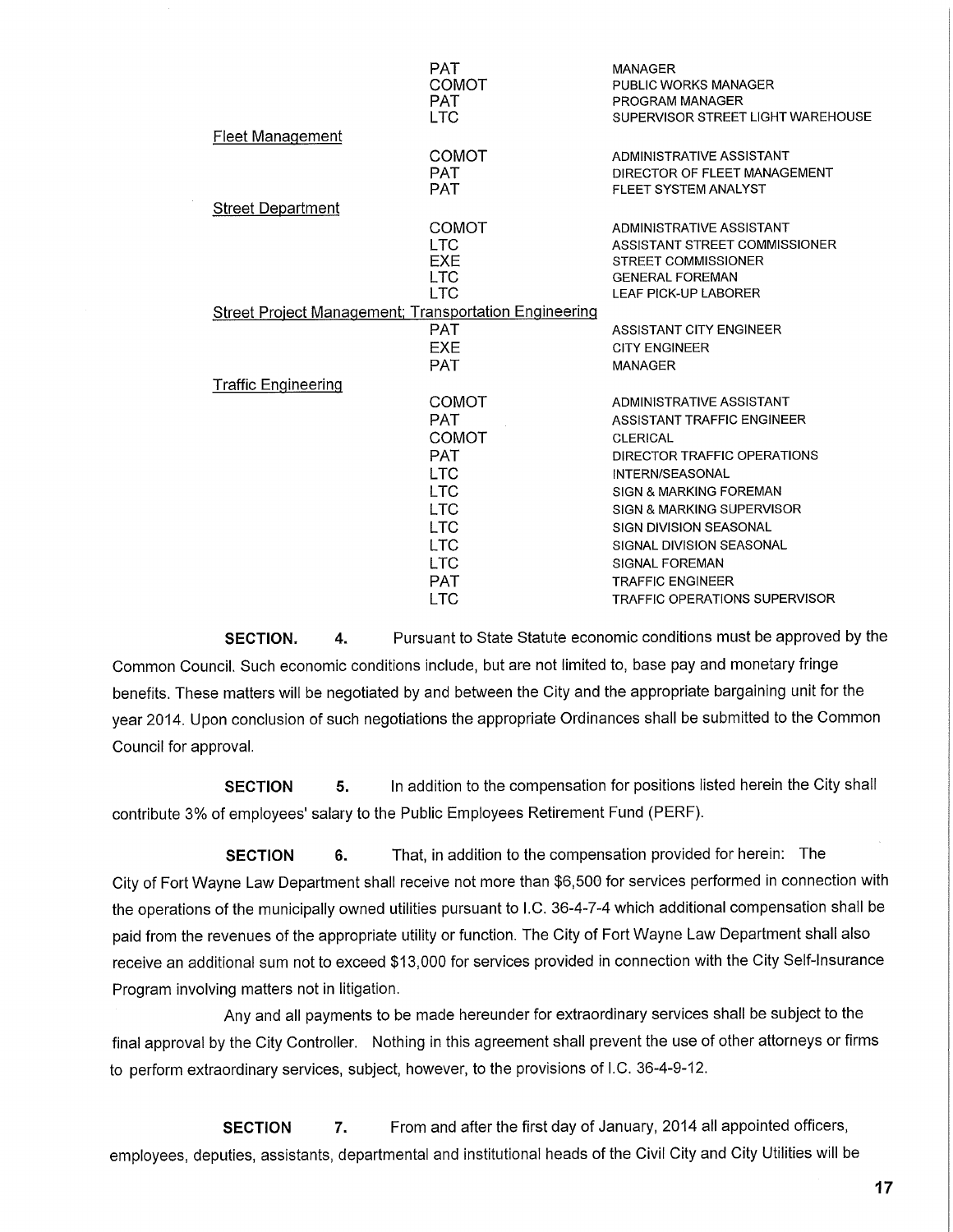paid according to this, the above and following provisions of this ordinance, subject to budgetary limitations, collective bargaining agreements, future changes or amendments enacted by Common Council.

**SECTION 8.** That all Departments subject to this Ordinance will conform to the Official City's Personnel Policies and Procedures relating to hiring, pay, and other related practices, approved by the Mayor and administered by the City's Human Resources Department.

**SECTION** 9. If any section, clause, sentence, paragraph or part or provisions of this Ordinance be found invalid or void by a Court of competent jurisdiction, it shall be conclusively presumed that this ordinance would have passed by the Common Council without such invalid section, clauses, paragraph, part or provisions, and the remaining parts of the Ordinance will remain in effect.

**SECTION** 10. The Municipal Code of the City of Fort Wayne references, in codification form, salary ordinances previously adopted by the City Council for past years. Such salary ordinances have a duration of one year and thus, with the exception of the 2013 salary ordinances, have expired. Commencing January 1, 2014, any conflict between the terms and conditions hereof and any previous ordinance shall be resolved in favor of the most recently enacted ordinance.

**SECTION** 11. Two copies of all attachments and Exhibits referred to in this Ordinance shall be kept on file with the City Clerk of Fort Wayne for the purpose of public inspection.

**SECTION 12.** This ordinance shall be in full force and effect from and after its passage and approval by the Mayor.

Council Member

APPROVED AS TO FORM AND LEGALITY

Carol Helton, City Attorney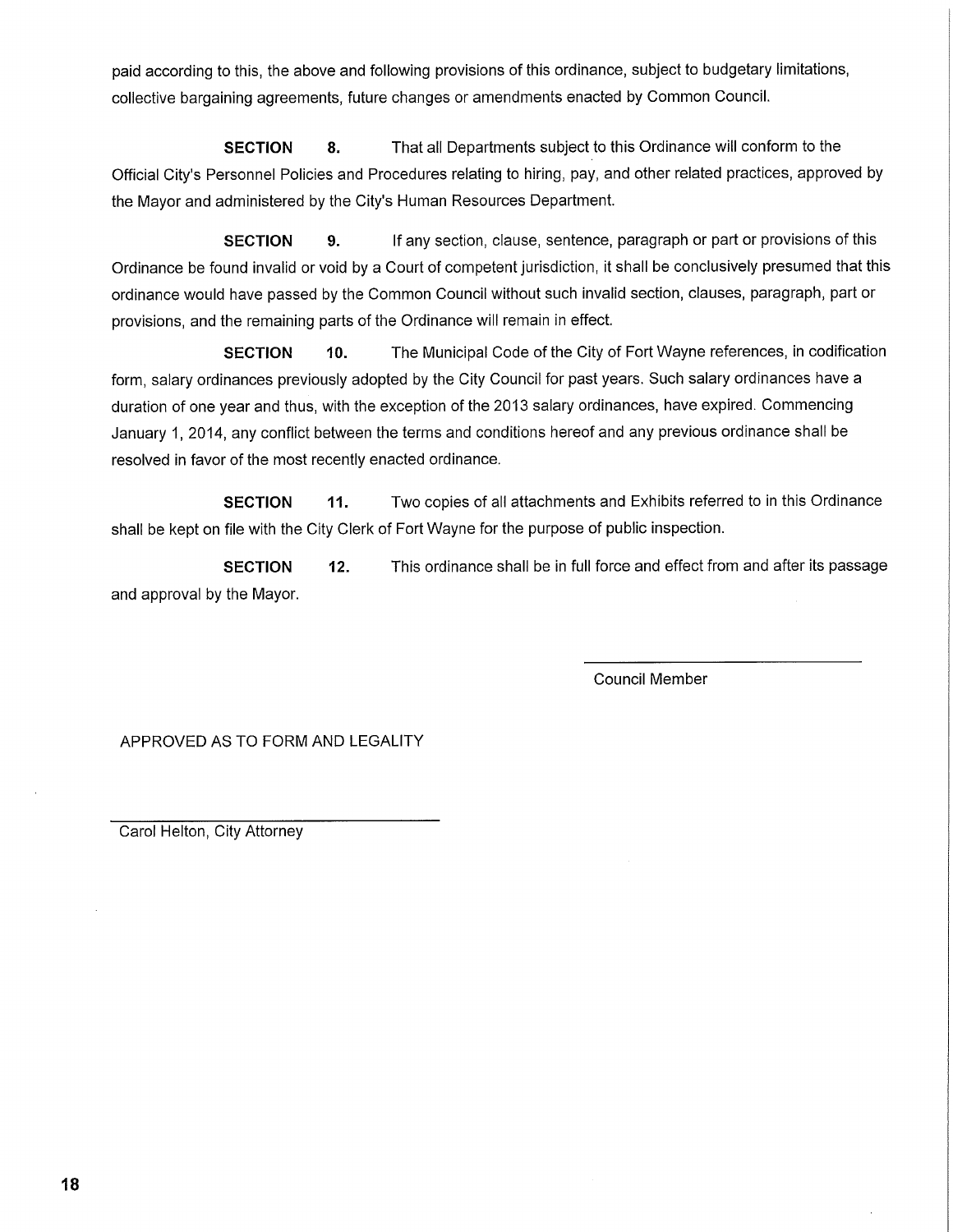### **BILL NO. S-08-10-02 SPECIAL ORDINANCE NO. S-**

**AN ORDINANCE fixing the salaries of** 

#### **all members of the Division of Public Safety**

### **of the City of Fort Wayne, Indiana**

#### **for the year 2014.**

**WHEREAS,** the Mayor and Common Council of the City of Fort Wayne, Indiana have, according to the powers outlined in IC 36-8-3-3(d), assigned to all members of the Police and Fire Departments of the City of Fort Wayne a Job Category under the City Classification System, which categories should accurately reflect the duties and

**WHEREAS,** the Mayor of the City of Fort Wayne has recommended a maximum salary level for each job category in a systematic way, and

**WHEREAS,** the Common Council must assure that salaries reflect the duties and responsibilities assigned to each employee, and to be certain that such salaries are fair and equitable, and

**WHEREAS,** the funds of such salaries are to be provided by the 2014 City Budget operating funds and other sources as may be specified by the Common Council.

**NOW, THEREFORE, BE IT ORDAINED BY THE COMMON COUNCIL OF THE CITY OF FORT WAYNE, INDIANA:** 

**SECTION** 1. That all members of the Police and Fire Departments of the City of Fort Wayne, shall be classified by division/department, job classification and titles herein designated, and that no changes be made in any job classification without the specific approval of the Common Council except for those brought about by collective bargaining with authorized representatives of City employees in accordance with the existing collective bargaining agreements.

**SECTION 2.** That the following grid of salaries is fixed and authorized as the grid for approved job classifications. Consistent with our compensation philosophy, it is the City's objective that no employee shall be paid below their job classification and the maximum should not be exceeded, except for

approved shift differentials, approved longevity pay, approved overtime pay, approved technical skill pay, approved educational bonus, approved clothing allowance.

## **SEE EXHIBIT "A" ATTACHED HERETO AND MADE A PART HEREOF IN ITS ENTIRETY**

The grid, as reflected on Exhibit "A" is an attempt to maintain an orderly, consistent and competitive pay policy that includes a "Grid System" that represents the actual market range for the Non-Union positions within City Government. Any general increase to the Grid shall only occur should the actual market range for a Job Classification increase.

> A. That the following fringe benefits are hereby approved for the year 2014 for the employees in the Fire Command:

FIRE COMMAND APPROVED SUPPLEMENTAL FRINGE BENEFITS Hazardous Duty/Technical Pay/Specialty Pay \$1,439.55 Educational Bonus **\$450/yr** (Associate Degree or higher - Fire Science Technology)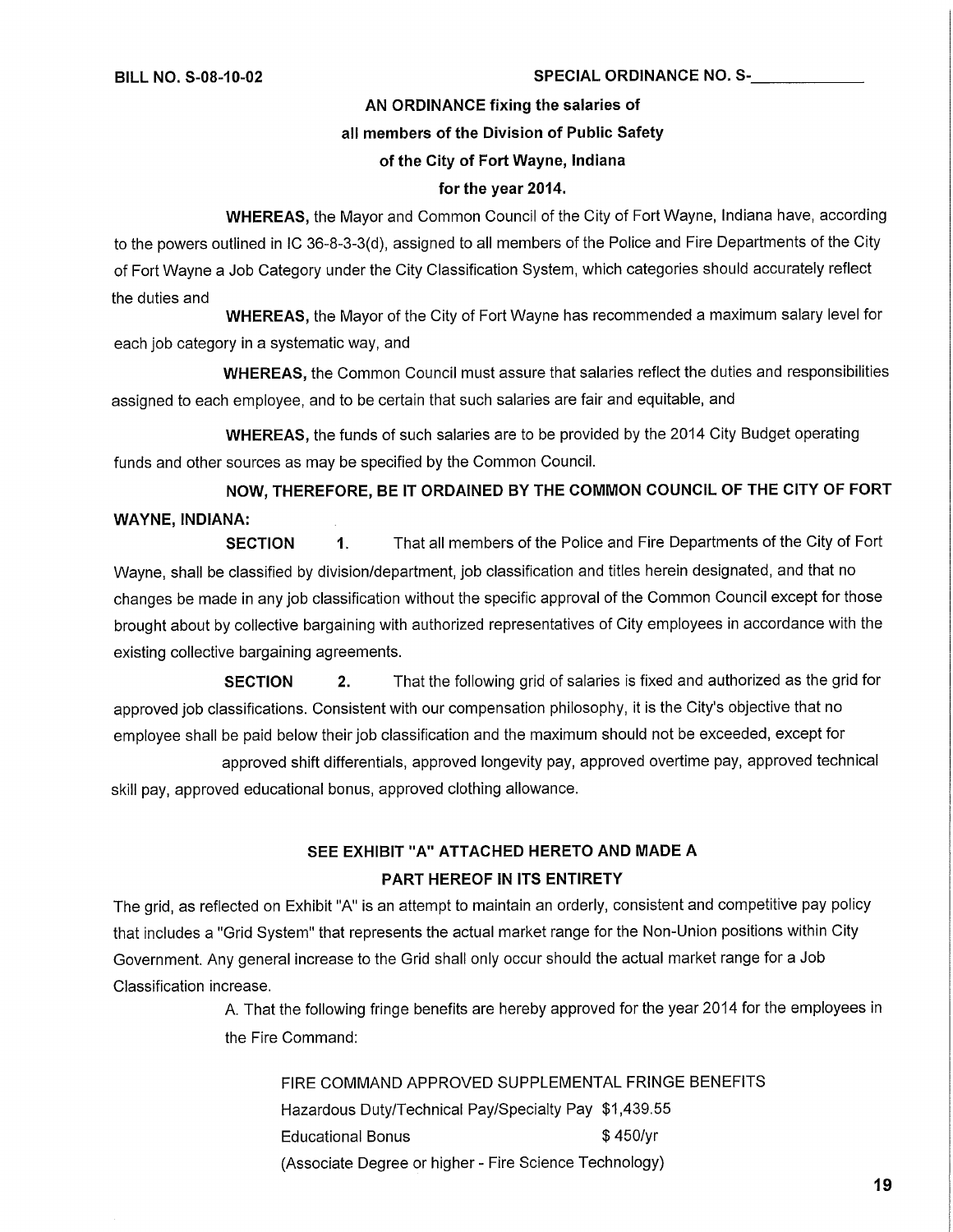## Clothing Allowance  $$1,350.00/yr$

That all Fire Command, including the Internal Affairs Officer, shall have the same longevity, disability, survivors' benefits, retirement health insurance benefits, life insurance, sick leave, personal leave, holiday leave, bereavement pay and vacation leave rights and receive the same percentage pay increases as provided to members of the Fire Department covered by a collective bargaining agreement.

> B. That the following fringe benefits are hereby approved for the year 2014 for the employees in the Police Command:

## POLICE COMMAND APPROVED SUPPLEMENTAL FRINGE BENEFITS

| <b>Educational Bonus</b> | FOP        |
|--------------------------|------------|
| - Associate Degree       | \$450/yr   |
| - Bachelor's Degree      | \$900/yr   |
| - Master's Degree        | \$1,300/yr |
| - Doctorate Degree       | N/A        |
| - Clothing Allowance     | \$1,700/yr |

That all Police Command shall be eligible for any additional benefits afforded the Fraternal Order of Police. That all Police Command, Captains and above, shall receive the same percentage pay increases as afforded the Fraternal Order of Police.

**SECTION 3.**  Police and Fire Departments of the City of Fort Wayne non-bargaining unit positions by division/department, job classification, and titles. It does not include those positions which are specified as part of a bargaining unit having a written economic agreement with the City negotiated by the City Attorney and approved by Common Council. The following is a true and complete listing of all members of the

| <b>DIVISION/DEPARTMENT</b>         | <b>GRID CLASSIFICATION</b>                                                                                                 | <b>TITLE</b>                                                                                                                                                                                                                                                                         |
|------------------------------------|----------------------------------------------------------------------------------------------------------------------------|--------------------------------------------------------------------------------------------------------------------------------------------------------------------------------------------------------------------------------------------------------------------------------------|
| <b>Fire Department</b>             |                                                                                                                            |                                                                                                                                                                                                                                                                                      |
| <b>Fire Command</b>                |                                                                                                                            |                                                                                                                                                                                                                                                                                      |
|                                    | <b>PAT</b><br><b>EXE</b><br><b>EXE</b><br><b>POLE</b>                                                                      | <b>ASSISTANT CHIEF</b><br><b>DEPUTY CHIEF</b><br><b>FIRE CHIEF</b><br>INTERNAL AFFAIRS OFFICER                                                                                                                                                                                       |
| <b>Fire Civilians</b>              |                                                                                                                            |                                                                                                                                                                                                                                                                                      |
|                                    | <b>COMOT</b><br><b>PAT</b><br><b>LTC</b><br><b>PAT</b><br><b>PAT</b><br><b>COMOT</b><br><b>PAT</b><br><b>POLE</b><br>COMOT | ADMINISTRATIVE ASSISTANT<br><b>BUILDING MAINTENANCE MANAGER</b><br><b>BUILDING SYSTEMS MANAGER</b><br>DIRECTOR OF FINANCE & FACILITIES<br>DIRECTOR OF PUBLIC INFORMATION<br>INTERN/SEASONAL<br><b>EMS DIRECTOR</b><br><b>RECRUIT FIREFIGHTER</b><br>SURVIVE ALIVE TEACHING ASSISTANT |
| <b>Weights and Measures</b>        |                                                                                                                            |                                                                                                                                                                                                                                                                                      |
|                                    | <b>POLE</b>                                                                                                                | WEIGHTS & MEASURES INSPECTOR                                                                                                                                                                                                                                                         |
| <b>Police Department</b>           |                                                                                                                            |                                                                                                                                                                                                                                                                                      |
| Police Command<br>Police Civilians | <b>EXE</b><br><b>POLE</b><br>EXE.<br><b>POLE</b>                                                                           | ASSISTANT CHIEF OF POLICE<br><b>CAPTAIN</b><br>CHIEF OF POLICE<br><b>DEPUTY CHIEF-POLICE</b>                                                                                                                                                                                         |
|                                    |                                                                                                                            |                                                                                                                                                                                                                                                                                      |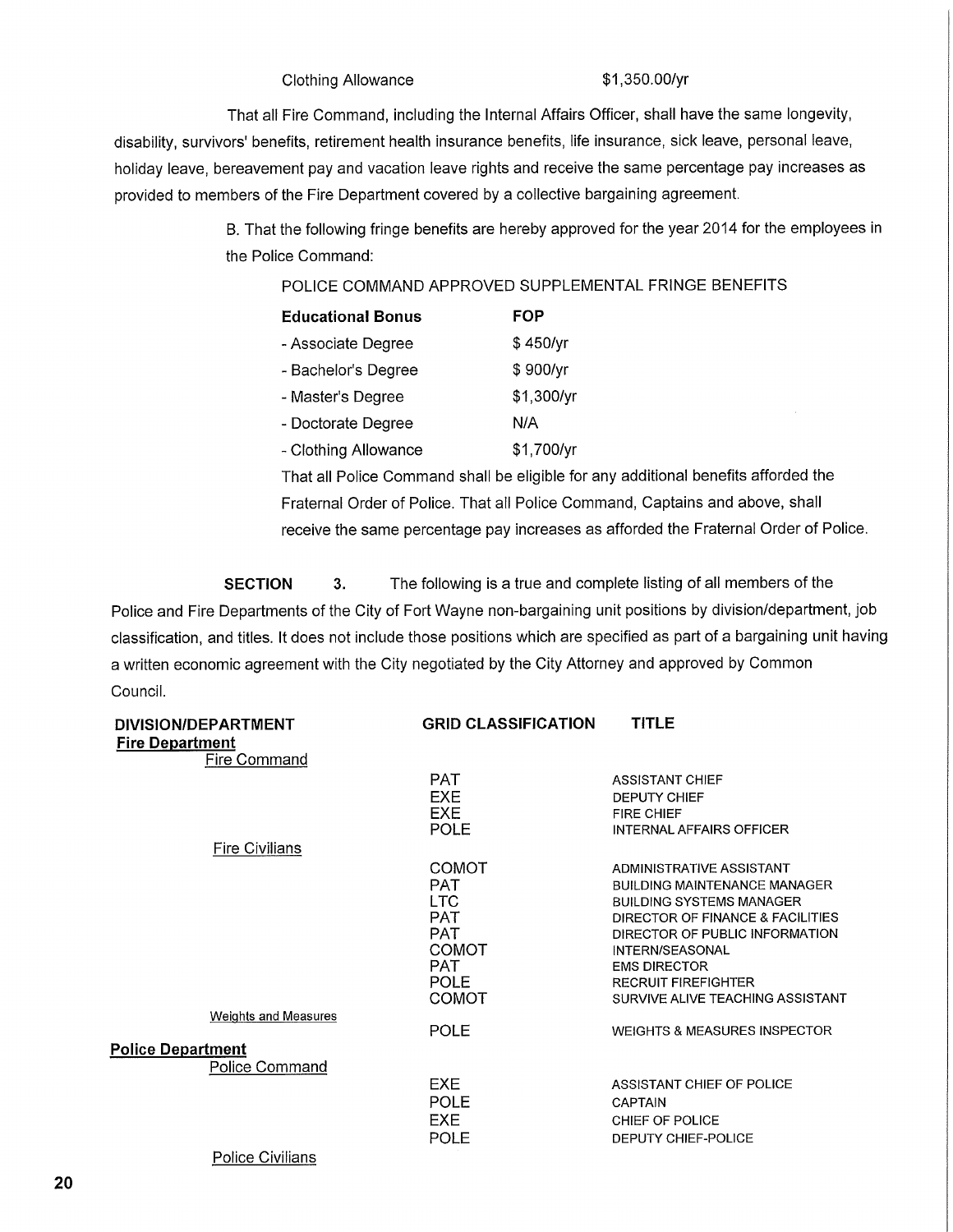|                                                | COMOT        | ADMINISTRATIVE ASSISTANT                                           |
|------------------------------------------------|--------------|--------------------------------------------------------------------|
|                                                | <b>POLE</b>  | ADMINISTRATIVE VICTIM ADVOCATE                                     |
|                                                | <b>POLE</b>  | ADULT GUARD                                                        |
|                                                | <b>POLE</b>  | CIVILIAN CRIME SCENE TECHNICIAN                                    |
|                                                | <b>COMOT</b> | CIVILIAN PROPERTY MANAGER                                          |
|                                                | <b>COMOT</b> | CIVILIAN QUARTERMASTER                                             |
|                                                | <b>POLE</b>  | <b>COORDINATOR CRIME STOPPERS</b>                                  |
|                                                | <b>POLE</b>  |                                                                    |
|                                                | <b>PAT</b>   | <b>CRIME ANALYST</b>                                               |
|                                                |              | <b>CRIME LAB MANAGER</b>                                           |
|                                                | <b>COMOT</b> | DETECTIVE BUREAU DESK PERSON                                       |
|                                                | <b>PAT</b>   | DIRECTOR OF FINANCE & FACILITIES                                   |
|                                                | <b>POLE</b>  | DIRECTOR OF VICTIM ASSISTANCE                                      |
|                                                | <b>POLE</b>  | DRUG HOUSE ORDINANCE COORDINATOR                                   |
|                                                | <b>PAT</b>   | <b>FORENSIC SCIENTIST</b>                                          |
|                                                | <b>COMOT</b> | INTERN/SEASONAL                                                    |
|                                                | <b>COMOT</b> | INVESTIGATIVE DIVISION GENERAL                                     |
|                                                |              | <b>ASSISTANT</b>                                                   |
|                                                | <b>POLE</b>  | <b>PAL COORDINATOR</b>                                             |
|                                                | <b>POLE</b>  | PROPERTY/EVIDENCE SPECIALIST                                       |
|                                                | <b>PAT</b>   | <b>RESEARCH &amp; GRANTS MANAGER</b>                               |
|                                                | <b>POLE</b>  | <b>RECRUIT PATROL OFFICER</b>                                      |
|                                                | POLE         | SENIOR CRIME ANALYST                                               |
|                                                | POLE         | SENIOR VICTIM ADVOCATE                                             |
|                                                | POLE         | SUPERVISOR PROPERTY ROOM                                           |
|                                                | <b>COMOT</b> | TAXI CAB PERMIT COORDINATOR                                        |
|                                                | <b>POLE</b>  | <b>VICTIM ADVOCATE</b>                                             |
|                                                | <b>COMOT</b> | <b>VOLUNTEER COORDINATOR</b>                                       |
| Police Radio Shop                              |              |                                                                    |
|                                                | COMOT        | ADMINISTRATIVE ASSISTANT                                           |
|                                                | <b>PAT</b>   | <b>TECHNICAL DIRECTOR</b>                                          |
|                                                | <b>COMOT</b> | ELECTRONICS/RADIO INSTALLER                                        |
|                                                | <b>POLE</b>  | RADIO SHOP SUPERVISOR                                              |
|                                                | <b>COMOT</b> | TWO WAY RADIO/ELECTRONICS TECHNICIAN                               |
| Police Records                                 |              |                                                                    |
|                                                | COMOT        | <b>QUALITY ASSURANCE TECHNICIAN</b>                                |
|                                                | <b>POLE</b>  | <b>RECORDS SUPERVISOR</b>                                          |
|                                                | COMOT        | <b>RECORDS TECHNICIAN</b>                                          |
| <b>Animal Care and Control</b>                 |              |                                                                    |
|                                                |              |                                                                    |
|                                                | COMOT        | <b>ADOPTION ASSISTANT</b>                                          |
|                                                | <b>PAT</b>   | <b>ADOPTION SUPERVISOR</b>                                         |
|                                                | <b>PAT</b>   | ANIMAL CARE & CONTROL SUPERVISOR                                   |
|                                                | <b>PAT</b>   | <b>COMMUNITY RELATIONS &amp; EDUCATION</b>                         |
|                                                |              | <b>SPECIALIST</b>                                                  |
|                                                | <b>POLE</b>  | DEPUTY DIRECTOR                                                    |
|                                                | <b>POLE</b>  | DIRECTOR OF ANIMAL CARE & CONTROL                                  |
|                                                | <b>COMOT</b> | <b>ENFORCEMENT ASSISTANT</b>                                       |
|                                                | POLE         | ENFORCEMENT DIVISION SUPERVISOR                                    |
|                                                |              |                                                                    |
|                                                | <b>COMOT</b> | HUMANE EDUCATION ASSISTANT                                         |
|                                                | <b>LTC</b>   | <b>KENNEL ATTENDANT</b>                                            |
|                                                | <b>PAT</b>   | OFFICE SUPERVISOR                                                  |
|                                                | <b>COMOT</b> | RESCUE/TRANSFER COORDINATOR                                        |
|                                                | <b>COMOT</b> | <b>VOLUNTEER COORDINATOR</b>                                       |
| <b>Consolidated Communications Partnership</b> |              |                                                                    |
|                                                |              |                                                                    |
|                                                | <b>COMOT</b> | ADMINISTRATIVE ASSISTANT                                           |
|                                                | <b>POLE</b>  | <b>CORPORAL</b>                                                    |
|                                                | <b>POLE</b>  | <b>DEPUTY DIRECTOR</b>                                             |
|                                                | <b>POLE</b>  | <b>DISPATCHER</b>                                                  |
|                                                | <b>POLE</b>  | <b>ENTRY LEVEL DISPATCHER</b>                                      |
|                                                | <b>EXE</b>   | <b>EXECUTIVE DIRECTOR</b>                                          |
|                                                | <b>POLE</b>  | <b>SERGEANT</b>                                                    |
| <b>SECTION</b><br>4.                           |              | Police and Fire employees, as indicated herein, may participate in |

Collective Bargaining with the City for economic conditions. Pursuant to State Statute such economic conditions must be approved by Common Council. Such economic conditions include, but are not limited to, base pay and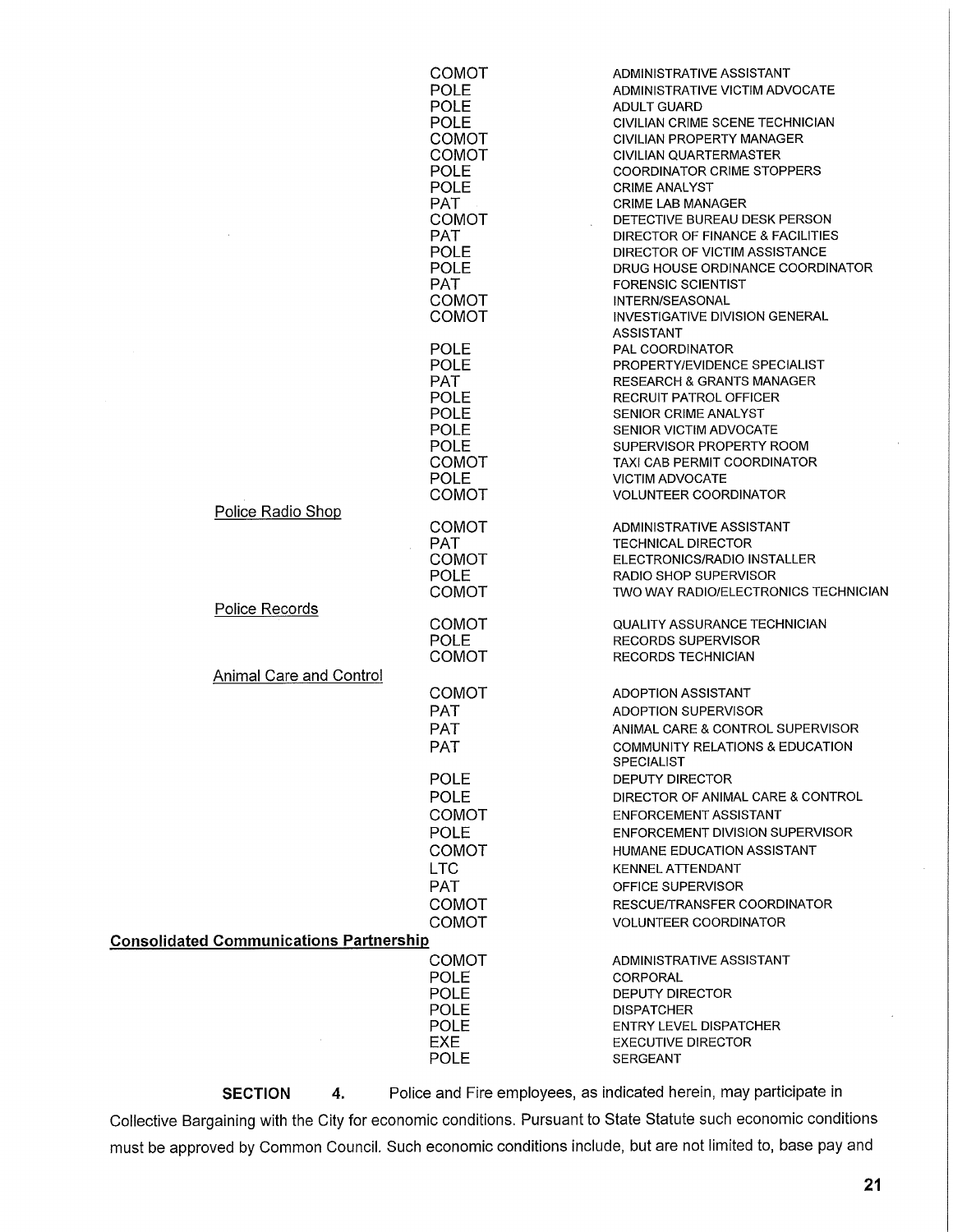monetary fringe benefits. These matters will be negotiated by and between the City and the appropriate bargaining unit for the year 2014. Upon conclusion of such negotiations, the appropriate Ordinances shall be submitted to the Common Council for approval.

Employees covered by recognized bargaining unit representatives (Unions) will receive a salary established by the Collective Bargaining process as long as this pay does not exceed the table of maximum salaries authorized in Section 2, above.

**SECTION** 5. In addition to the compensation for positions listed herein, the City shall contribute 3% of employees' salary to the Public Employees Retirement Fund (PERF) except for those positions which are commonly referred to as Police and Fire Command.

**SECTION** 6. From and after the first day of January, 2014, all members of the Police and Fire Departments of the City of Fort Wayne will be paid according to this, the above and following provisions of this ordinance, subject to budgetary limitations, collective bargaining agreements, future changes or amendments enacted by Common Council.

**SECTION 7.** That civilian employees in the Police and Fire Departments subject to this Ordinance will conform to the Official City Human Resources Policies and Procedures relating to hiring, pay, and other related practices, approved by the Mayor and administered by the City's Human Resources Department.

**SECTION 8.** If any section, clause, sentence, paragraph or part or provisions of this Ordinance be found invalid or void by a court of competent jurisdiction, it shall be conclusively presumed that this ordinance would have passed by the Common Council without such invalid section, clauses, paragraph, part or provisions, and the remaining parts of the Ordinance will remain in effect.

**SECTION 9.** The Municipal Code of the City of Fort Wayne references, in codification form, salary ordinances previously adopted by the City Council for past years. Such salary ordinances have a duration of one year and thus, with the exception of the 2013 salary ordinance, have expired. However, to avoid confusion, it is hereby stated that commencing January 1, 2014, any conflict between the terms and conditions hereof and any previous ordinance shall be resolved in favor of this ordinance.

**SECTION** 10. Two copies of all attachments and Exhibits referred to in this Ordinance shall be kept on file with the City Clerk of Fort Wayne for the purpose of public inspection.

**SECTION 11.** This ordinance shall be in full force and effect from and after its passage and approval by the Mayor.

Council Member

APPROVED AS TO FORM AND LEGALITY

Carol Helton, City Attorney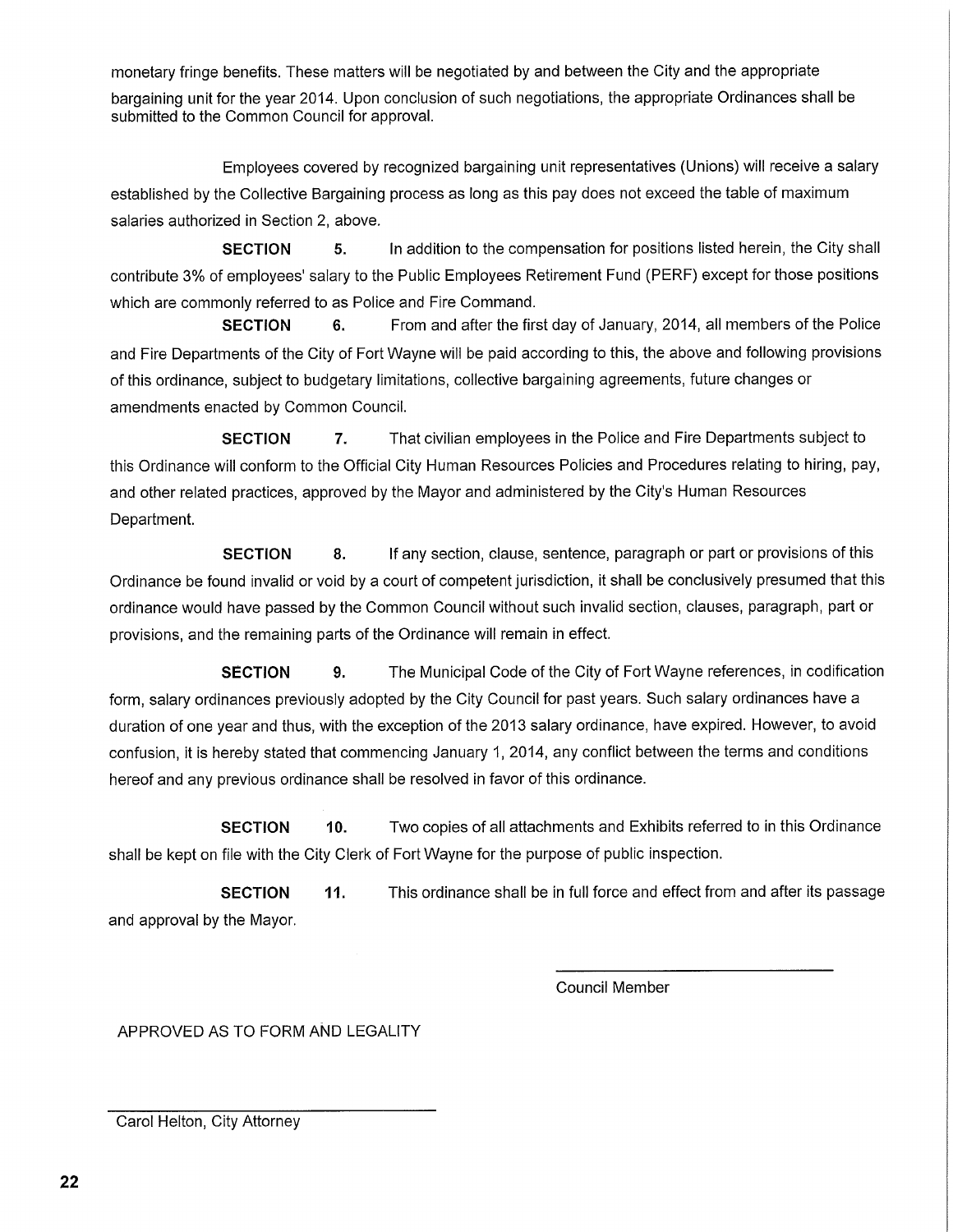# **2014 SALARY GRID** EXHIBIT "A"

 $\bar{\bar{z}}$ 

 $\sim$ 

| <b>JOB CLASSIFICATION</b>    | <b>MIN</b>  | <b>MAX</b>   |
|------------------------------|-------------|--------------|
|                              |             |              |
| <b>COMOT (Temp/Seasonal)</b> | \$7.25/hr   | \$15.00/hr   |
| <b>COMOT (Part Time)</b>     | \$7.25/hr   | \$26.47/hr   |
| COMOT                        | \$24,483.32 | \$55,052.67  |
|                              |             |              |
| <b>POLE (Temp/Seasonal)</b>  | \$7.25/hr   | \$15.00/hr   |
| <b>POLE (Part Time)</b>      | \$7.25/hr   | \$42.72/hr   |
| <b>POLE</b>                  | \$30,398.81 | \$88,853.24  |
|                              |             |              |
| <b>LTC (Temp/Seasonal)</b>   | \$7.25/hr   | \$15.00/hr   |
| LTC (Part Time)              | \$7.25/hr   | \$30.29/hr   |
| <b>LTC</b>                   | \$32,130.67 | \$62,995.78  |
|                              |             |              |
| <b>PAT (Temp/Seasonal)</b>   | \$7.25/hr   | \$15.00/hr   |
| <b>PAT (Part Time)</b>       | \$7.25/hr   | \$38.95/hr   |
| <b>PAT</b>                   | \$31,419.27 | \$81,010.56  |
|                              |             |              |
| <b>EXE</b>                   | \$70,844.92 | \$131,853.32 |
|                              |             |              |
| <b>SO</b>                    | \$63,470.90 | \$108,934.08 |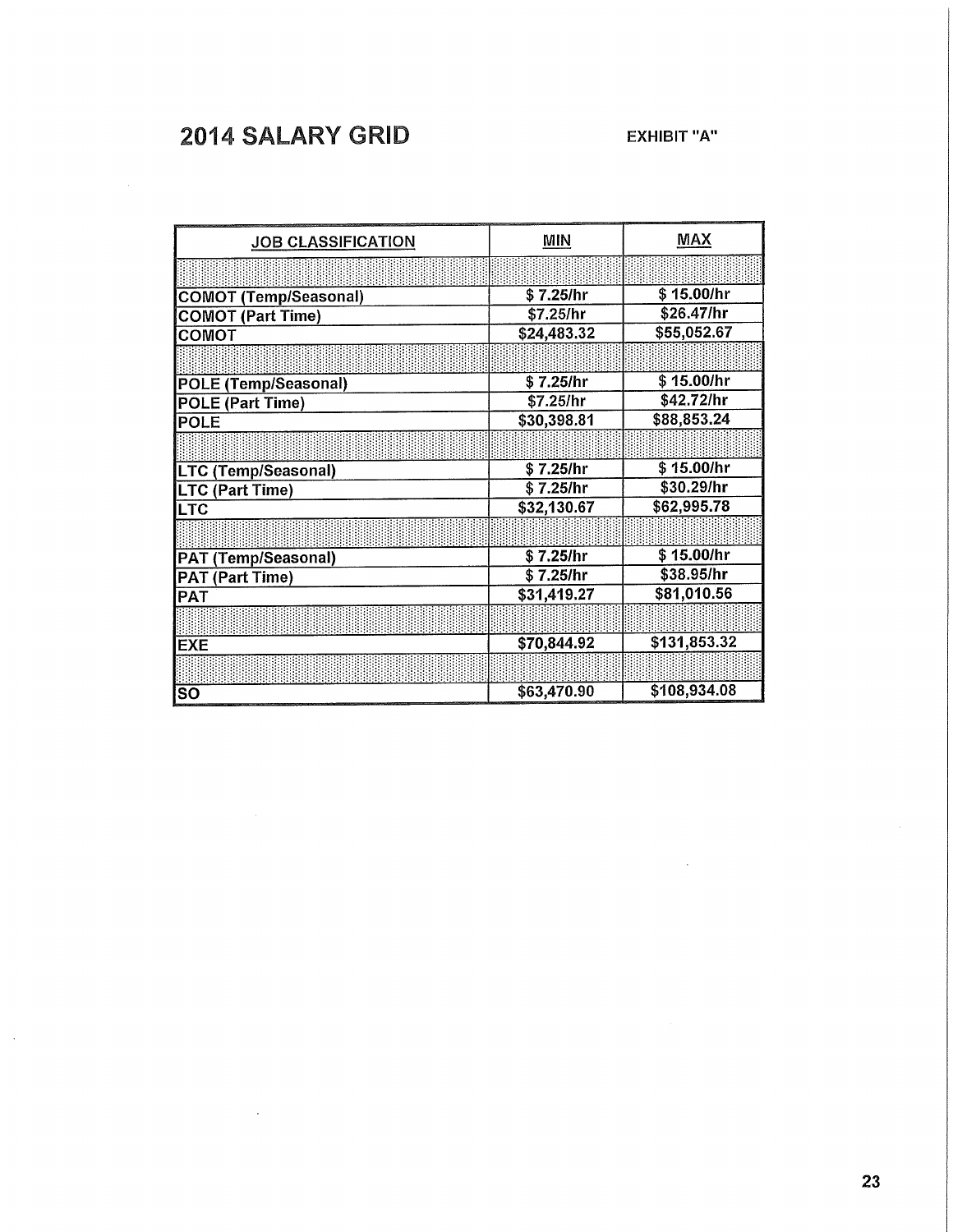# **CITY OF FORT WAYNE BUDGETED STAFFING LEVEL**

| <b>DEPARTMENTS</b>                           | 2008           | 2009           | 2010           | 2011           | 2012          | 2013           | 2014              |
|----------------------------------------------|----------------|----------------|----------------|----------------|---------------|----------------|-------------------|
|                                              |                |                |                |                |               |                |                   |
| Office of the Mayor:                         |                |                |                |                |               |                |                   |
| <b>Internal Audit</b>                        | 3.00           | 3.00           | 3.00           | 3.00           | 3.00          | 3,00           | 3.00              |
| <b>Human Resources</b>                       | 9.00           | 8.00           |                |                |               | 8.00           | 8.00              |
| Law                                          | 4.00           | 4.00           | 4.00           | 4.00           | 4.00          | 4.00<br>10.00  | 4.00<br>10.00     |
| Mayor                                        | 12.00          | 13.00          | 13.00          | 11.00          | 11.00<br>7.00 | 10.00          | 11.00             |
| 311 Call Center                              | 6.00           | 6.00           | 6.00           | 7.00<br>25.00  | 25.00         | 35.00          | 36.00             |
| Total                                        | 34.00          | 34.00          | 26.00          |                |               |                |                   |
|                                              |                |                |                |                |               |                |                   |
| <b>Finance and Administration:</b>           |                | 11.00          | 11.00          | 11.00          | 11.00         | 11.00          | 10.00             |
| Controller                                   | 11.00          |                |                |                |               |                | 3.00              |
| Payroll                                      | 4.00           | 4.00           | 4.00           | 4.00           | 4.00          | 4.00           |                   |
| Property Manager                             | 2.00           | 2.00           | 2.00           | 3.00           | 3.00          | 4.00           | 3.00              |
| Purchasing                                   | 6.00           | 6.00           | 9.00           | 9.00           | 9.00          | 8.00           | 7.00              |
| <b>Human Resources</b>                       |                |                | 8.00           | 8.00           | 8.00          | $\blacksquare$ | $\omega$          |
| <b>Information Systems</b>                   | 2.00           | 2.00           | 2.00           | 1.00           | 1.00          | 1.00           | 1,00              |
| <b>Citizens Square</b>                       | $\blacksquare$ |                |                |                |               | $\sim$         | 2.00              |
| <b>Benefits</b>                              | 2.00           | 2,00           | 2.00           | 2.00           | 2.00          | 2.00           | 2.00              |
| Risk Management                              | 5.00           | 5.00           | 5.00           | 5.00           | 5.00          | 5.00           | 5.00              |
| Total                                        | 32.00          | 32.00          | 43.00          | 43.00          | 43.00         | 35.00          | 33.00             |
|                                              |                |                |                |                |               |                |                   |
| <b>Community &amp; Economic Development:</b> |                |                |                |                |               |                |                   |
| <b>Community Development</b>                 | 29.00          | 24.00          | 21.50          | 21.00          | 21.00         | 19.00<br>26.00 | 19.00<br>25.00    |
| <b>Neighborhood Code Enforcement</b>         | 27.00          | 27.00          | 26.00          | 26.00<br>7.00  | 26.00<br>7.00 | 7.00           | 7.00              |
| Redevelopment                                | 7.00           | 7.00           | 7.00           | 54.00          | 54.00         | 52.00          | 51.00             |
| Total                                        | 63.00          | 58.00          | 54.50          |                |               |                |                   |
| <b>City Clerk/Council:</b>                   |                |                |                |                |               |                |                   |
| City Clerk                                   | 19.50          | 19.50          | 18.50          | 18.00          | 7.00          | 7.00           | 7.00              |
| <b>City Council</b>                          | $\mathbf{r}$   |                |                |                | 11.00         | 11.00          | 11.00             |
| Parking Administration                       | 9,50           | 9.00           | 8.00           | 8,00           | 8.00          | 8.00           | 8.00              |
| <b>Total</b>                                 | 29.00          | 28.50          | 26.50          | 26.00          | 26.00         | 26.00          | 26.00             |
|                                              |                |                |                |                |               |                |                   |
| <b>Public Works:</b>                         |                |                |                |                |               |                |                   |
| Board of Works Admin                         | 9.00           | 8.00           | 5.00           | 5.00           | 5.00          | 5.00           | 5.00              |
| <b>Flood Control</b>                         | 2.00           | 2.00           | 2.00           | 2.00           | 2.00          | 2.00           | 2.00              |
| <b>Street Light Operations</b>               | 9.00           | 9.00           | 8.00           | 8.00           | 8.00          | 8.00           | 8.00              |
| <b>Transportation Administration Support</b> | 27.50          | 28.00          | 27.50          | 26.50          | 26.50         | 26.50          | 26.50             |
| <b>Street Department</b>                     | 106.00         | 106.00         | 106.00         | 106.00         | 106.00        | 106.00         | 106.00            |
| <b>Trans Eng Service/Street Project Mgmt</b> | 11.00          | 11.00          | 11.00          | 11.00          | 11.00         | 11.00          | 12.00<br>31.00    |
| <b>Traffic Engineering</b>                   | 31.00          | 31.00          | 31.00          | 31.00          | 31.00         | 31.00          | 3.00              |
| Solid Waste Management                       | 3.00           | 3.00           | 3.00           | 3.00           | 3.00<br>3.00  | 3.00<br>3.00   | 3.00 <sub>1</sub> |
| Fleet Management/Garage                      | 3.00           | 3.00<br>201.00 | 3,00<br>196.50 | 3.00<br>195.50 | 195.50        | 195.50         | 196.50            |
| Total                                        | 201.50         |                |                |                |               |                |                   |
| <b>Parks &amp; Recreation</b>                | 121.00         | 116.50         | 117.00         | 117.00         | 117.00        | 117.00         | 117.00            |
|                                              |                |                |                |                |               |                |                   |
| <b>Metro Human Relations</b>                 | 12.00          | 12.00          | 12.00          | 12.00          | 12.00         | 12.00          | 12.00             |
|                                              |                |                |                |                |               |                |                   |
| <b>SUB-TOTAL NON-PUBLIC SAFETY:</b>          | 492.50         | 482.00         | 475.50         | 472.50         | 472.50        | 472.50         | 471.50            |